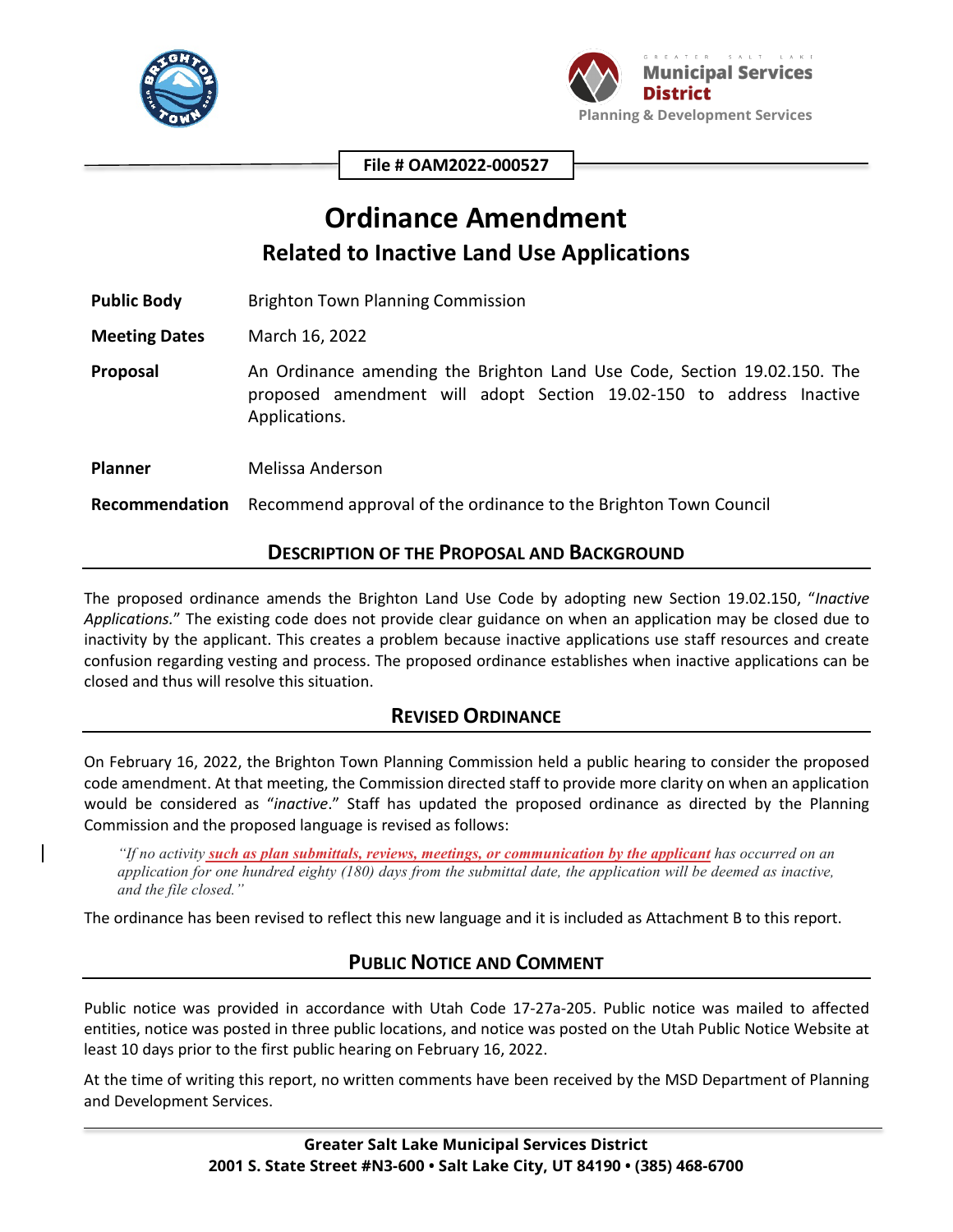## **OPTION FOR THE PLANNING COMMISSION**

The Planning Commission has three options with respect to the proposed ordinance amendment:

- Option 1: Recommend approval of the ordinance as proposed to Council; or
- Option 2: Recommend approval of the ordinance with amendments to Council; or
- Option 3: Recommend denial of the ordinance to Council.

## **STAFF RECOMMENDATION**

Staff recommends that the Planning Commission recommend approval of the ordinance as proposed to the Brighton Town Council.

#### **ATTACHMENT**

- A. Public Notice
- B. Proposed Ordinance as Revised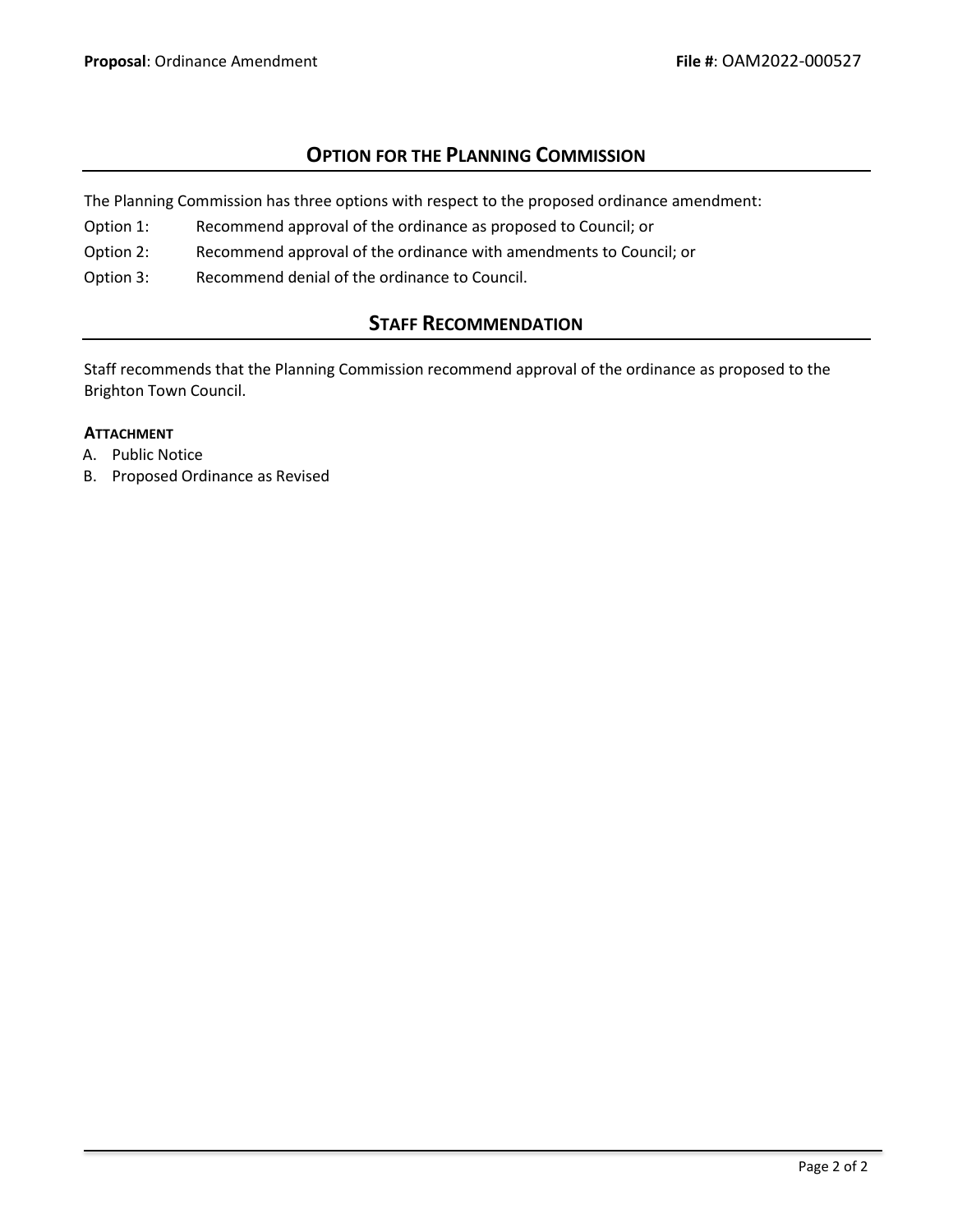

## **NOTICE OF PUBLIC HEARINGS TOWN OF BRIGHTON PLANNING COMMISSION**

NOTICE IS HEREBY GIVEN Pursuant to Utah Code Title 10, Chapter 9a, Section 205, that the Town of Brighton Planning Commission (the "Commission") will hold a public hearing on Wednesday, February 16, 2022 at 7:00 PM. The purpose of the hearing is to receive public comment regarding the below proposed changes to land use ordinances as follows:

- **OAM2022-000526** An Ordinance amending the Brighton Land Use Code, Foothill Canyons Overlay Zone (FCOZ), Section 19.72.110, "Tree and Vegetation Protection." The proposed amendments will amend the tree replacement standards and clarify that maintenance of defensible space around existing buildings for fire safety is an allowed use. **Presenter:** Melissa Anderson.
- **OAM2022-000527** An Ordinance amending the Brighton Land Use Code, Sections 19.01.010, 19.02.060 and 19.02.150. The proposed amendments will remove Section 19.01.010 and adopt Section 19.02.060 to address scrivener errors. The proposed amendments will also adopt Section 19.02-150 to address Inactive Applications. **Presenter:** Melissa Anderson.

The Planning Commission will act on the proposed ordinances after taking comments from the public during the public hearing. The public and affected entities are also invited to review and inspect the proposed ordinances at <https://www.utah.gov/pmn/index.html> an[d https://www.brighton.utah.gov/](https://www.brighton.utah.gov/) 

Pursuant to Utah Code Ann. § 52-4-207(5), Don Despain has determined in his capacity as Chair of the Town of Brighton Planning Commission that this meeting and/or public hearing will be held electronically without an anchor location given the ongoing Coronavirus disease 2019 (COVID-19) pandemic, which the Chair has determined to present a substantial risk to the health and safety of those who may be present at an anchor location. To participate in the meeting and to make public comments where indicated in the agenda, please use the below webinar instructions.

Join meeting in WebEx Meeting number (access code): 961 841 420 <https://slco.webex.com/join/wgurr> Join meeting in WebEx (download available at<https://www.webex.com/downloads.html> for Windows, Android, and Apple devices) Join by phone Tap to call in from a mobile device (attendees only) +1-213-306-3065 United States Toll (Los Angeles) +1-602-666-0783 United States Toll (Phoenix) Access code: 961 841 420 Global call-in numbers Join from a video conferencing system or application Dial wgurr@slco.webex.com You can also dial 173.243.2.68 and enter your meeting number. Need help? Go to [http://help.webex.com](http://help.webex.com/)

You may also obtain copies of the ordinances and submit written comments prior to the public hearing by contacting Wendy Gurr at [wgurr@msd.utah.gov](mailto:wgurr@msd.utah.gov) or (385) 468-6707. Individuals needing special accommodations (including ancillary communicative aids and services) during this public hearing should contact Ms. Gurr three days before the public hearing.